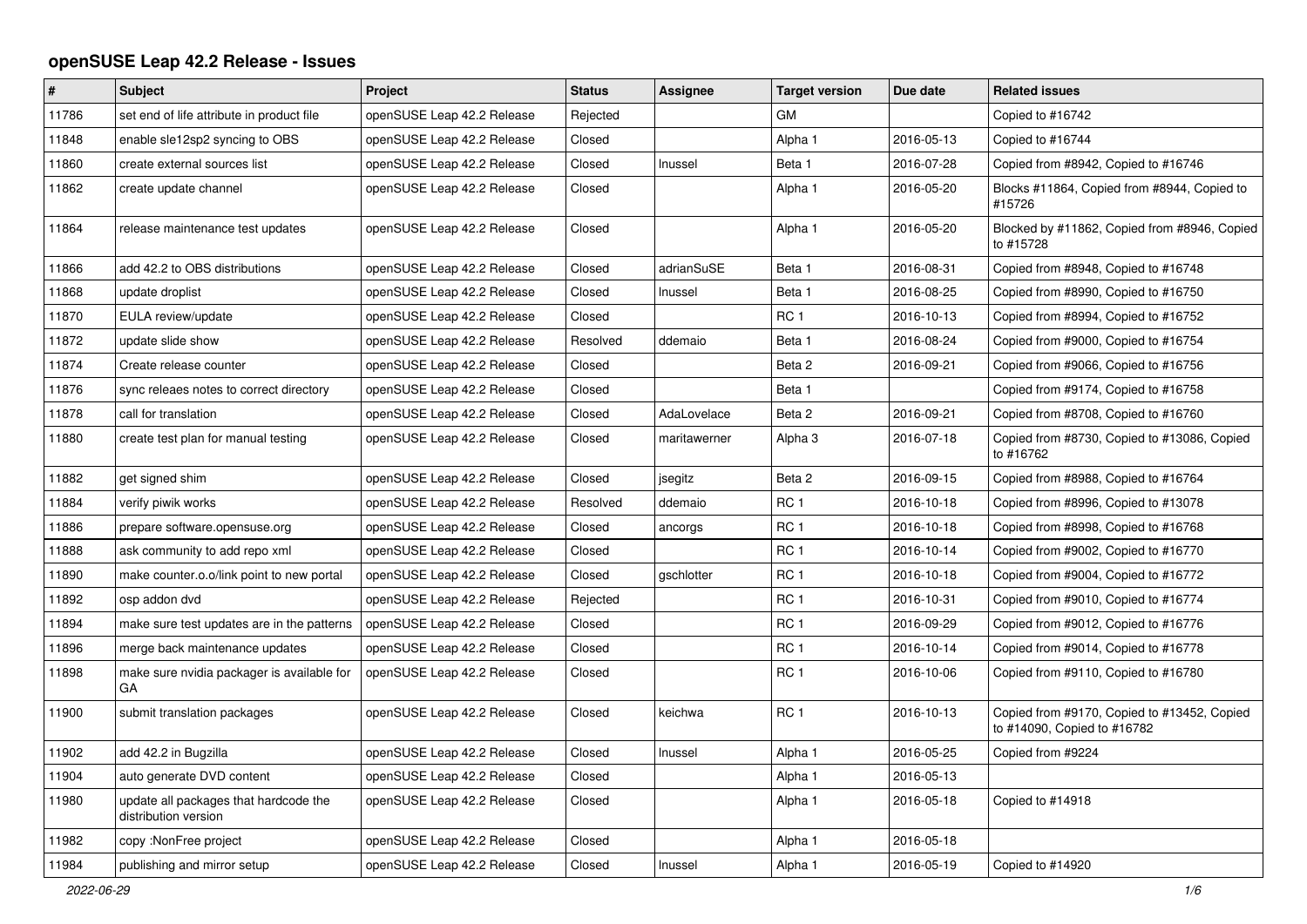| $\pmb{\#}$ | <b>Subject</b>                          | <b>Project</b>             | <b>Status</b> | <b>Assignee</b> | <b>Target version</b> | Due date   | <b>Related issues</b>                                                                         |
|------------|-----------------------------------------|----------------------------|---------------|-----------------|-----------------------|------------|-----------------------------------------------------------------------------------------------|
| 12040      | add 42.2 job templates in openQA        | openSUSE Leap 42.2 Release | Closed        | Inussel         | Alpha 1               | 2016-05-16 | <b>Blocks #12088</b>                                                                          |
| 12088      | enable iso syncing to openQA            | openSUSE Leap 42.2 Release | Closed        |                 | Alpha 1               | 2016-05-18 | Blocked by #12040, Copied to #14916                                                           |
| 12090      | stop rebuildpacs                        | openSUSE Leap 42.2 Release | Closed        | Inussel         | Alpha 1               | 2016-05-25 | Copied to #12208                                                                              |
| 12208      | stop rebuildpacs                        | openSUSE Leap 42.2 Release | Closed        |                 | Alpha <sub>2</sub>    | 2016-07-18 | Copied from #12090                                                                            |
| 12320      | re-enable kontact test                  | openSUSE Leap 42.2 Release | Resolved      | mlin7442        | Beta 1                | 2016-08-22 |                                                                                               |
| 12358      | verify betaversion in product files     | openSUSE Leap 42.2 Release | Resolved      | Inussel         | Alpha <sub>2</sub>    | 2016-06-17 | Copied to #12360, Copied to #16790                                                            |
| 12360      | verify betaversion in product files     | openSUSE Leap 42.2 Release | Closed        | Inussel         | Alpha 3               | 2016-07-15 | Copied from #12358, Copied to #12362                                                          |
| 12362      | verify betaversion in product files     | openSUSE Leap 42.2 Release | Resolved      | Inussel         | Beta 1                | 2016-08-26 | Copied from #12360, Copied to #12364                                                          |
| 12364      | verify betaversion in product files     | openSUSE Leap 42.2 Release | Closed        |                 | Beta 2                | 2016-09-23 | Copied from #12362, Copied to #12366, Copied<br>to #13622                                     |
| 12366      | remove betaversion in product files     | openSUSE Leap 42.2 Release | Closed        | Inussel         | RC <sub>1</sub>       | 2016-10-14 | Copied from #12364, Copied to #16792                                                          |
| 12412      | get uno openga worker up and running    | openSUSE Leap 42.2 Release | Closed        | gschlotter      | Alpha 3               | 2016-07-12 |                                                                                               |
| 12416      | prepare software.opensuse.org           | openSUSE Leap 42.2 Release | Closed        | ancorgs         | Alpha <sub>2</sub>    | 2016-06-21 | Copied from #8998, Copied to #12418, Copied<br>to #16796                                      |
| 12418      | prepare software.opensuse.org           | openSUSE Leap 42.2 Release | Closed        | ancorgs         | Alpha 3               | 2016-07-19 | Copied from #12416, Copied to #12420, Copied<br>to #12422, Copied to #12426                   |
| 12420      | prepare software.opensuse.org           | openSUSE Leap 42.2 Release | Closed        | ancorgs         | Beta 1                | 2016-08-30 | Copied from #12418                                                                            |
| 12422      | prepare software.opensuse.org           | openSUSE Leap 42.2 Release | Closed        | ancorgs         | Beta 2                | 2016-09-22 | Copied from #12418, Copied to #13624                                                          |
| 12426      | prepare software.opensuse.org           | openSUSE Leap 42.2 Release | Closed        | ancorgs         | RC <sub>2</sub>       | 2016-11-02 | Copied from #12418, Copied to #16798                                                          |
| 12784      | update roadmap                          | openSUSE Leap 42.2 Release | Closed        | Inussel         | Beta 1                | 2016-08-31 | Copied to #12786, Copied to #16800                                                            |
| 12786      | update roadmap                          | openSUSE Leap 42.2 Release | Closed        | Inussel         | Beta 2                | 2016-09-21 | Copied from #12784, Copied to #12788, Copied<br>to #13626                                     |
| 12788      | update roadmap                          | openSUSE Leap 42.2 Release | Closed        |                 | RC <sub>1</sub>       | 2016-10-18 | Copied from #12786, Copied to #12790                                                          |
| 12790      | update roadmap                          | openSUSE Leap 42.2 Release | Closed        |                 | RC <sub>2</sub>       | 2016-11-02 | Copied from #12788, Copied to #12792                                                          |
| 12792      | update roadmap                          | openSUSE Leap 42.2 Release | Closed        |                 | GA                    | 2016-11-16 | Copied from #12790, Copied to #16802                                                          |
| 12794      | fix upgrade instructions for /var/cache | openSUSE Leap 42.2 Release | Closed        |                 | GA                    | 2016-10-15 |                                                                                               |
| 13062      | submit new Factory packages to Leap     | openSUSE Leap 42.2 Release | Closed        | mlin7442        | Beta 1                | 2016-08-25 | Copied to #16804                                                                              |
| 13076      | Call for testing - BetaPizza Parties    | openSUSE Leap 42.2 Release | Closed        | ddemaio         | Beta 1                | 2016-08-31 | Copied from #3438, Copied to #16806                                                           |
| 13078      | verify piwik works                      | openSUSE Leap 42.2 Release | Resolved      | ddemaio         | Beta 1                | 2016-08-31 | Copied from #11884, Copied to #13080, Copied<br>to #13082, Copied to #13084, Copied to #16808 |
| 13080      | verify piwik works                      | openSUSE Leap 42.2 Release | Closed        | ddemaio         | Beta 2                | 2016-09-21 | Copied from #13078, Copied to #13628, Copied<br>to #16810                                     |
| 13082      | verify piwik works                      | openSUSE Leap 42.2 Release | Closed        | ddemaio         | RC <sub>2</sub>       | 2016-11-02 | Copied from #13078, Copied to #16812                                                          |
| 13084      | verify piwik works                      | openSUSE Leap 42.2 Release | Resolved      | ddemaio         | GA                    | 2016-11-16 | Copied from #13078, Copied to #16814                                                          |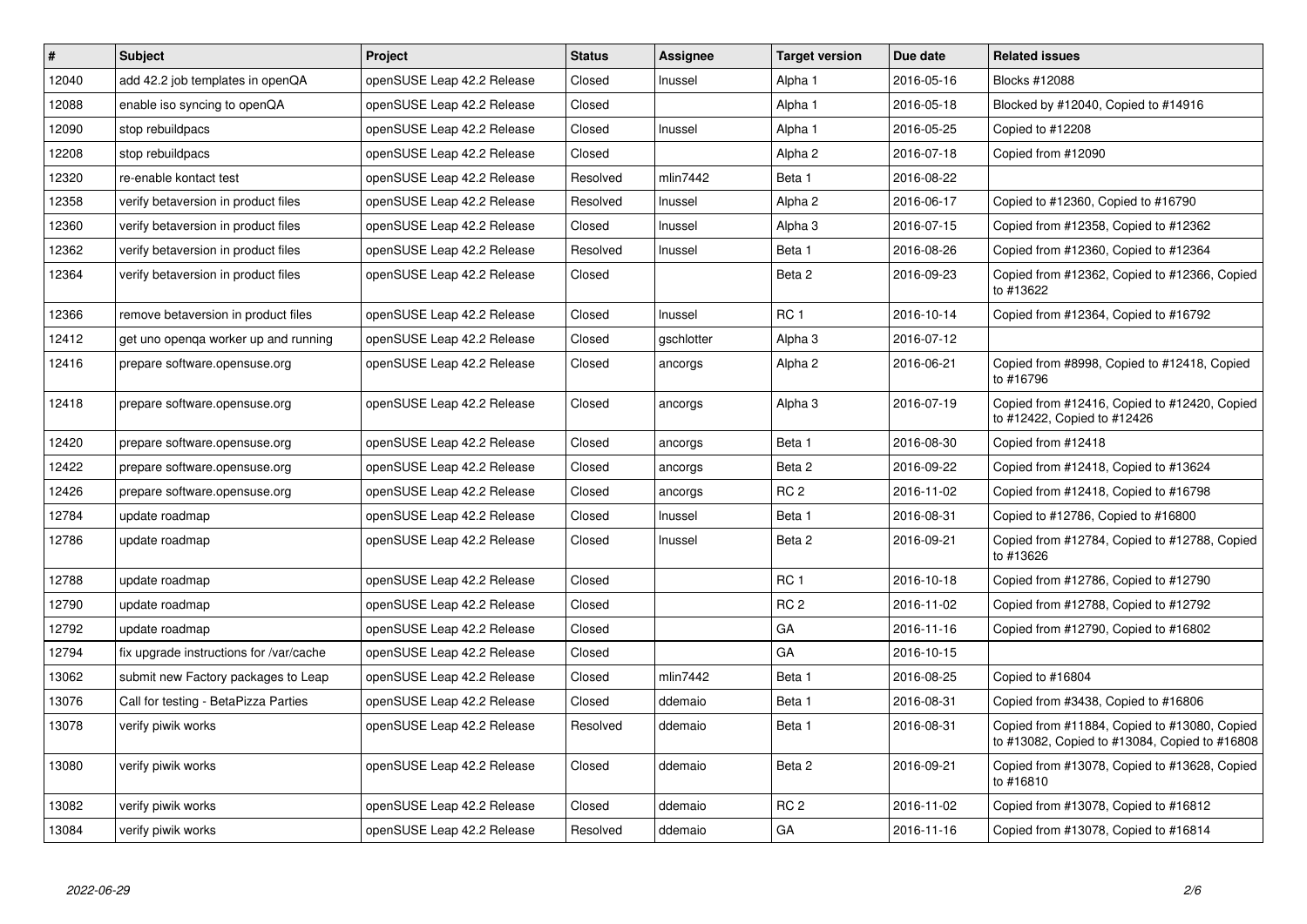| $\vert$ # | Subject                                                    | Project                    | <b>Status</b> | <b>Assignee</b> | <b>Target version</b> | Due date   | <b>Related issues</b>                                                                         |
|-----------|------------------------------------------------------------|----------------------------|---------------|-----------------|-----------------------|------------|-----------------------------------------------------------------------------------------------|
| 13086     | create test plan for manual testing                        | openSUSE Leap 42.2 Release | Closed        | maritawerner    | Beta 1                | 2016-08-31 | Copied from #11880, Copied to #13088, Copied<br>to #13090, Copied to #13092, Copied to #16816 |
| 13088     | create test plan for manual testing                        | openSUSE Leap 42.2 Release | Closed        | maritawerner    | Beta 2                | 2016-09-21 | Copied from #13086, Copied to #13630                                                          |
| 13090     | create test plan for manual testing                        | openSUSE Leap 42.2 Release | Closed        | maritawerner    | RC <sub>1</sub>       | 2016-10-18 | Copied from #13086                                                                            |
| 13092     | create test plan for manual testing                        | openSUSE Leap 42.2 Release | Resolved      | okurz           | RC <sub>2</sub>       | 2016-11-02 | Copied from #13086                                                                            |
| 13096     | announce GM deadline internally                            | openSUSE Leap 42.2 Release | Closed        |                 | <b>GM</b>             | 2016-11-04 | Copied from #4016, Copied to #16818                                                           |
| 13098     | check manual was generated for OSP                         | openSUSE Leap 42.2 Release | Closed        |                 | GM                    | 2016-11-11 | Copied from #4084, Copied to #16820                                                           |
| 13100     | Send Gold Master announcement for<br>developers            | openSUSE Leap 42.2 Release | Closed        |                 | GM                    | 2016-11-11 | Copied from #4088, Copied to #16822                                                           |
| 13102     | tell nvidia packager to upload drivers                     | openSUSE Leap 42.2 Release | Closed        | sndirsch        | Beta 2                | 2016-09-21 | Copied from #4232, Copied to #16824                                                           |
| 13104     | <b>IPRQ</b>                                                | openSUSE Leap 42.2 Release | Closed        | Inussel         | GM                    | 2016-11-11 | Copied from #4086, Copied to #16826                                                           |
| 13190     | translate plasma-pk-updates                                | openSUSE Leap 42.2 Release | Closed        |                 | Beta 2                | 2016-09-15 | Copied to #16828                                                                              |
| 13224     | Publish announcement of Beta 1                             | openSUSE Leap 42.2 Release | Closed        | ddemaio         | Beta 1                | 2016-08-31 | Copied from #3440, Copied to #16830                                                           |
| 13226     | create repo-md, ARCHIVES.gz,<br>ChangeLog, Is-IR.gz etc    | openSUSE Leap 42.2 Release | Closed        | Inussel         | Beta 1                | 2016-08-26 | Copied from #3450, Copied to #16832                                                           |
| 13232     | remove test updates from the patterns                      | openSUSE Leap 42.2 Release | Closed        |                 | <b>GM</b>             | 2016-11-09 | Copied from #4042, Copied to #16834                                                           |
| 13234     | merge back maintenance updates                             | openSUSE Leap 42.2 Release | Closed        |                 | GM                    | 2016-11-09 | Copied from #9016, Copied to #16836                                                           |
| 13238     | call to update release notes                               | openSUSE Leap 42.2 Release | Closed        | AdaLovelace     | GM                    | 2016-11-08 | Copied from #9292, Copied to #16838                                                           |
| 13240     | evaluate results of manual testing with<br>release manager | openSUSE Leap 42.2 Release | Closed        |                 | GM                    | 2016-11-08 | Copied from #9308, Copied to #16840                                                           |
| 13254     | check which packages turned into a fork                    | openSUSE Leap 42.2 Release | Resolved      | dimstar         | Beta 2                | 2016-09-13 | Copied to #16842                                                                              |
| 13256     | disable iso download in openQA                             | openSUSE Leap 42.2 Release | Closed        |                 | GA                    | 2016-11-15 | Copied to #16844                                                                              |
| 13260     | <b>Security Audit</b>                                      | openSUSE Leap 42.2 Release | Resolved      | msmeissn        | Beta 2                | 2016-09-15 | Copied to #13262, Copied to #16846                                                            |
| 13262     | <b>Security Audit</b>                                      | openSUSE Leap 42.2 Release | Closed        | msmeissn        | RC <sub>1</sub>       | 2016-10-24 | Copied from #13260, Copied to #13264, Copied<br>to #16848                                     |
| 13264     | <b>Security Audit</b>                                      | openSUSE Leap 42.2 Release | Closed        |                 | GM                    | 2016-11-18 | Copied from #13262, Copied to #16850                                                          |
| 13274     | send deadline reminder                                     | openSUSE Leap 42.2 Release | Closed        | Inussel         | Beta 2                | 2016-09-09 | Copied to #13632                                                                              |
| 13308     | update opensuse wiki                                       | openSUSE Leap 42.2 Release | Resolved      | AdaLovelace     | GA                    | 2016-11-17 | Copied from #9026, Copied to #16852                                                           |
| 13310     | move previous release to archive                           | openSUSE Leap 42.2 Release | Resolved      | AdaLovelace     | GA                    | 2016-11-13 | Copied from #9028, Copied to #16854                                                           |
| 13312     | update wiki pages                                          | openSUSE Leap 42.2 Release | Closed        | AdaLovelace     | GA                    | 2016-11-17 | Copied from #9030, Copied to #16856                                                           |
| 13314     | install Leap 42.2 wiki pages as default                    | openSUSE Leap 42.2 Release | Closed        |                 | GA                    | 2016-11-13 | Copied from #9032, Copied to #16858                                                           |
| 13316     | check all wiki pages on release day                        | openSUSE Leap 42.2 Release | Closed        |                 | GA                    | 2016-11-16 | Copied from #9034, Copied to #16860                                                           |
| 13318     | create basic wiki structure for new release                | openSUSE Leap 42.2 Release | Resolved      | AdaLovelace     | GA                    | 2016-10-20 | Copied from #9036, Copied to #16862                                                           |
| 13320     | fix upgrade instructions in wiki                           | openSUSE Leap 42.2 Release | Resolved      | AdaLovelace     | GA                    | 2016-11-13 | Copied from #9038, Copied to #16864                                                           |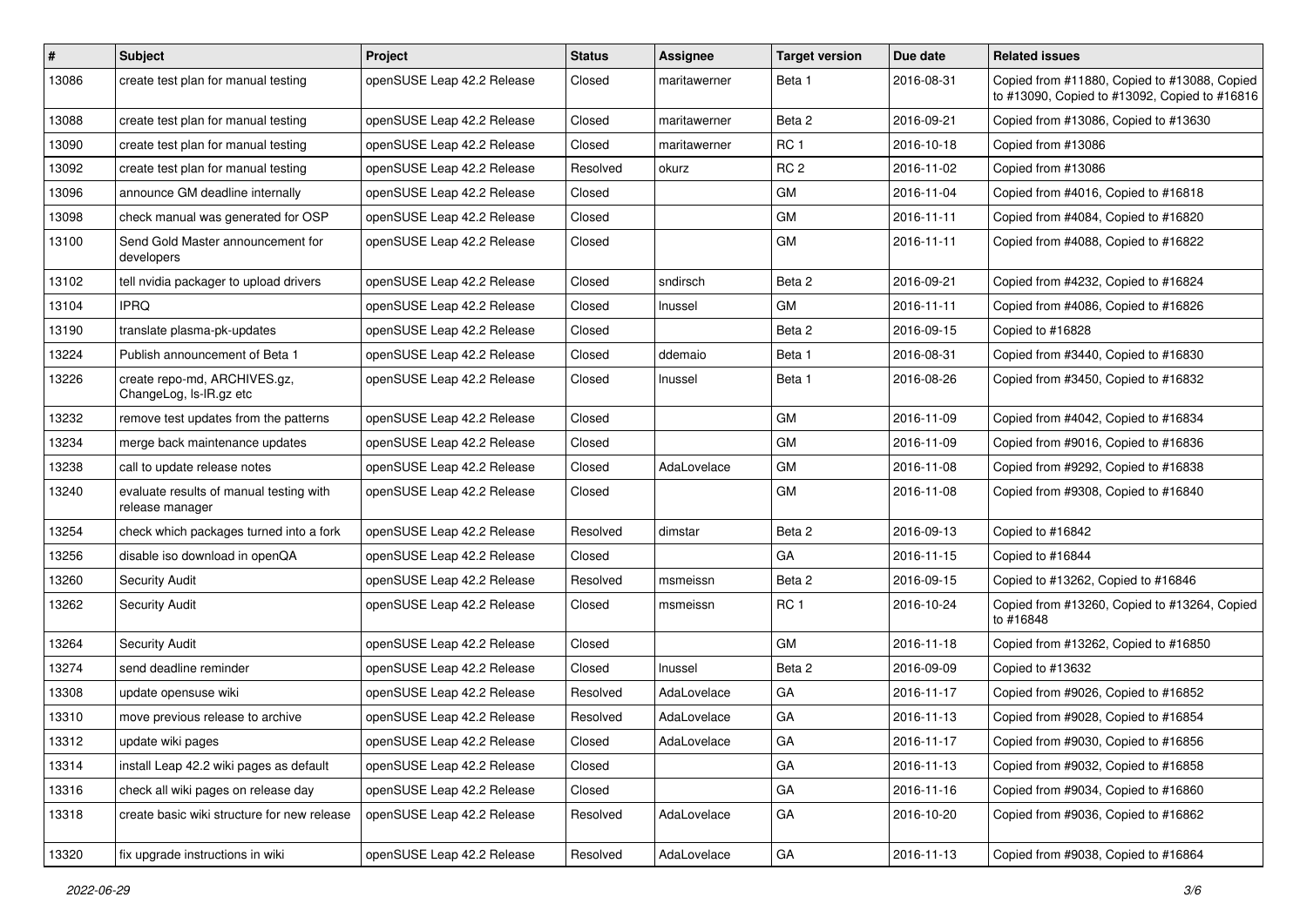| $\vert$ # | <b>Subject</b>                                                            | <b>Project</b>             | <b>Status</b> | Assignee    | <b>Target version</b> | Due date   | <b>Related issues</b>               |
|-----------|---------------------------------------------------------------------------|----------------------------|---------------|-------------|-----------------------|------------|-------------------------------------|
| 13324     | publish docu                                                              | openSUSE Leap 42.2 Release | Closed        |             | GA                    | 2016-11-16 | Copied from #8710, Copied to #16866 |
| 13326     | communicate GM issues to marketing                                        | openSUSE Leap 42.2 Release | Resolved      | ddemaio     | GA                    | 2016-11-16 | Copied from #8712, Copied to #16868 |
| 13328     | marketing brainstorm session                                              | openSUSE Leap 42.2 Release | Resolved      | ddemaio     | GA                    | 2016-10-26 | Copied from #8714, Copied to #16870 |
| 13330     | remind opensuse.org admins of release                                     | openSUSE Leap 42.2 Release | Closed        |             | GA                    | 2016-11-14 | Copied from #8716, Copied to #16872 |
| 13332     | find external BT seeders                                                  | openSUSE Leap 42.2 Release | Closed        |             | GA                    | 2016-11-14 | Copied from #8718                   |
| 13334     | sync the release to the mirrors                                           | openSUSE Leap 42.2 Release | Closed        |             | GA                    | 2016-11-11 | Copied from #8722, Copied to #16876 |
| 13336     | ask maintenance to remove the test<br>updates                             | openSUSE Leap 42.2 Release | Closed        |             | GA                    | 2016-11-15 | Copied from #8724, Copied to #16878 |
| 13338     | tell maintenance&security about GM                                        | openSUSE Leap 42.2 Release | Closed        |             | GA                    | 2016-11-11 | Copied from #8726, Copied to #16880 |
| 13340     | get openSUSE in the Cloud                                                 | openSUSE Leap 42.2 Release | Closed        |             | GA                    | 2016-11-16 | Copied from #8728, Copied to #16882 |
| 13342     | Adapt http://mirrors.opensuse.org to list<br>the new release              | openSUSE Leap 42.2 Release | Resolved      | gschlotter  | GA                    | 2016-11-05 | Copied from #8772, Copied to #16884 |
| 13344     | Publish an article asking people to help<br>promote the upcoming release. | openSUSE Leap 42.2 Release | Rejected      | ddemaio     | GA                    | 2016-09-29 | Copied from #9126, Copied to #16886 |
| 13346     | Update the rsync modules to include new<br>ISO and repo                   | openSUSE Leap 42.2 Release | Closed        | gschlotter  | GA                    | 2016-11-14 | Copied from #9128, Copied to #16888 |
| 13348     | install google alerts                                                     | openSUSE Leap 42.2 Release | Resolved      | ddemaio     | GA                    | 2016-11-16 | Copied from #9140, Copied to #16890 |
| 13350     | make GM images available                                                  | openSUSE Leap 42.2 Release | Closed        |             | GA                    | 2016-11-11 | Copied from #9142, Copied to #16892 |
| 13354     | Switch count down to hourly rendering                                     | openSUSE Leap 42.2 Release | Closed        |             | GA                    | 2016-11-16 | Copied from #9146, Copied to #16894 |
| 13356     | change openSUSE-current                                                   | openSUSE Leap 42.2 Release | Closed        |             | GA                    | 2016-11-16 | Copied from #9148, Copied to #16896 |
| 13360     | adjust knapsack for GM                                                    | openSUSE Leap 42.2 Release | Closed        | aplanas     | GA                    | 2016-11-11 | Copied from #9152, Copied to #16898 |
| 13362     | set up update-test project                                                | openSUSE Leap 42.2 Release | Closed        |             | GA                    | 2016-11-16 | Copied from #9304, Copied to #16900 |
| 13364     | notify mirror admins                                                      | openSUSE Leap 42.2 Release | Resolved      | Inussel     | GA                    | 2016-11-11 | Copied from #9382, Copied to #16902 |
| 13366     | shop.opensuse.org                                                         | openSUSE Leap 42.2 Release | Closed        |             | GA                    | 2016-11-16 | Copied from #9130, Copied to #16904 |
| 13368     | request new box image and link                                            | openSUSE Leap 42.2 Release | Resolved      | bmwiedemann | GA                    | 2016-11-16 | Copied from #9132, Copied to #16906 |
| 13370     | update shop.opensuse.org                                                  | openSUSE Leap 42.2 Release | Closed        |             | GA                    | 2016-11-16 | Copied from #9134, Copied to #16908 |
| 13372     | update wiki                                                               | openSUSE Leap 42.2 Release | Resolved      | bmwiedemann | GA                    | 2016-11-16 | Copied from #9136, Copied to #16910 |
| 13384     | Get screenshots taken                                                     | openSUSE Leap 42.2 Release | Resolved      | ddemaio     | GA                    | 2016-11-09 | Copied from #9074, Copied to #16916 |
| 13386     | Write community announcement for<br>news.o.o                              | openSUSE Leap 42.2 Release | Resolved      | ddemaio     | GA                    | 2016-11-09 | Copied from #9076, Copied to #16918 |
| 13388     | <b>Write Press Announcement</b>                                           | openSUSE Leap 42.2 Release | Resolved      | ddemaio     | GA                    | 2016-11-09 | Copied from #9078, Copied to #16920 |
| 13390     | Create a draft press announcement                                         | openSUSE Leap 42.2 Release | Resolved      | ddemaio     | GA                    | 2016-11-04 | Copied from #9080, Copied to #16922 |
| 13392     | Get feedback on the draft press announce                                  | openSUSE Leap 42.2 Release | Resolved      | ddemaio     | GA                    | 2016-11-04 | Copied from #9082, Copied to #16924 |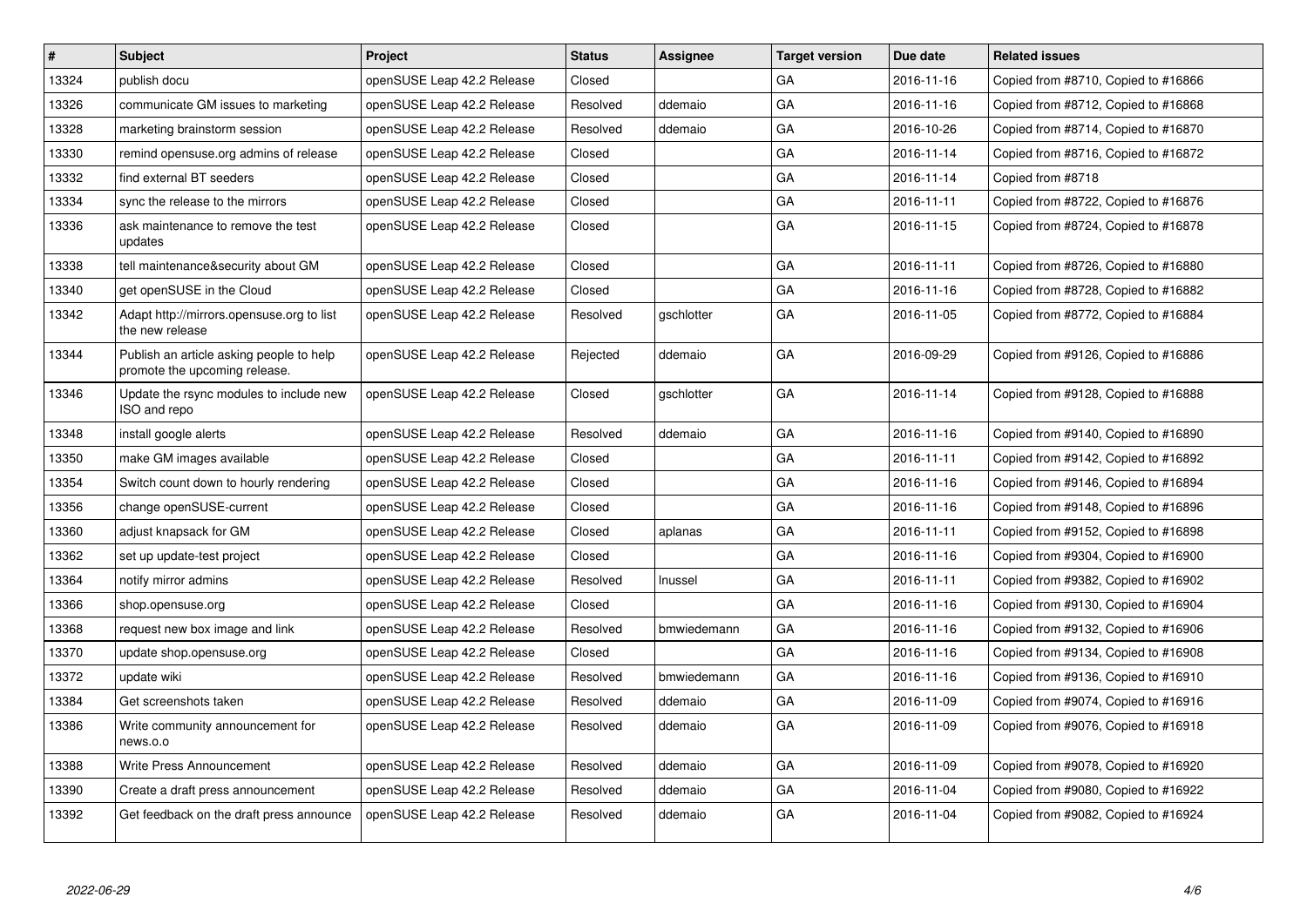| #     | Subject                                                                                 | <b>Project</b>             | <b>Status</b> | Assignee    | <b>Target version</b> | Due date   | <b>Related issues</b>                                     |
|-------|-----------------------------------------------------------------------------------------|----------------------------|---------------|-------------|-----------------------|------------|-----------------------------------------------------------|
| 13394 | Let our PR Agencies have one last look at<br>the announcement                           | openSUSE Leap 42.2 Release | Rejected      | ddemaio     | GA                    | 2016-11-09 | Copied from #9084, Copied to #16926                       |
| 13396 | Get quotes from important people                                                        | openSUSE Leap 42.2 Release | Resolved      | ddemaio     | GA                    | 2016-11-07 | Copied from #9086, Copied to #16928                       |
| 13398 | Create a Press Kit and send it to the press                                             | openSUSE Leap 42.2 Release | Resolved      | ddemaio     | GA                    | 2016-11-16 | Copied from #9088, Copied to #16930                       |
| 13400 | Create list of people who can be<br>interviewed                                         | openSUSE Leap 42.2 Release | Resolved      | ddemaio     | GA                    | 2016-11-16 | Copied from #9090, Copied to #16932                       |
| 13402 | Write 'reviewers guide', the mail for the<br>press                                      | openSUSE Leap 42.2 Release | Resolved      | ddemaio     | GA                    | 2016-11-07 | Copied from #9092, Copied to #16934                       |
| 13404 | Assemble press kit.                                                                     | openSUSE Leap 42.2 Release | Resolved      | ddemaio     | GA                    | 2016-11-09 | Copied from #9094, Copied to #16936                       |
| 13406 | send press kit                                                                          | openSUSE Leap 42.2 Release | Resolved      | ddemaio     | GA                    | 2016-11-11 | Copied from #9096, Copied to #16938                       |
| 13408 | Write the Feature Guide                                                                 | openSUSE Leap 42.2 Release | Resolved      | ddemaio     | GA                    | 2016-11-09 | Copied from #9098, Copied to #16940                       |
| 13410 | Move Major Features to feature guide<br>page                                            | openSUSE Leap 42.2 Release | Resolved      | ddemaio     | GA                    | 2016-11-09 | Copied from #9100, Copied to #16942                       |
| 13412 | Get features page finished                                                              | openSUSE Leap 42.2 Release | Resolved      | ddemaio     | GA                    | 2016-11-09 | Copied from #9102, Copied to #16944                       |
| 13414 | Get technical review                                                                    | openSUSE Leap 42.2 Release | Resolved      | ddemaio     | GA                    | 2016-11-09 | Copied from #9104, Copied to #16946                       |
| 13416 | Add features from distrowatch                                                           | openSUSE Leap 42.2 Release | Rejected      | ddemaio     | GA                    | 2016-11-09 | Copied from #9106, Copied to #16948                       |
| 13418 | Gather info from major pieces of our<br>release onto Major_features page                | openSUSE Leap 42.2 Release | Rejected      | ddemaio     | GA                    | 2016-11-09 | Copied from #9108, Copied to #16950                       |
| 13420 | translate release announcement                                                          | openSUSE Leap 42.2 Release | Closed        |             | GA                    | 2016-11-11 | Copied from #9138, Copied to #16952                       |
| 13422 | software.opensuse.org                                                                   | openSUSE Leap 42.2 Release | Closed        | ancorgs     | GA                    | 2016-11-16 | Copied from #8764, Copied to #16954                       |
| 13430 | <b>Release Parties</b>                                                                  | openSUSE Leap 42.2 Release | Resolved      | ddemaio     | GA                    | 2016-11-09 | Copied from #9042, Copied to #16956                       |
| 13432 | Write release party invitation article                                                  | openSUSE Leap 42.2 Release | Resolved      | ddemaio     | GA                    | 2016-11-09 | Copied from #9044, Copied to #16958                       |
| 13434 | Update release party wiki pages                                                         | openSUSE Leap 42.2 Release | Resolved      | AdaLovelace | GA                    | 2016-11-09 | Copied from #9046, Copied to #16960                       |
| 13436 | Create event pages on Facebook,<br>Google+                                              | openSUSE Leap 42.2 Release | Rejected      | ddemaio     | GA                    | 2016-11-09 | Copied from #9048, Copied to #16962                       |
| 13438 | release party poster                                                                    | openSUSE Leap 42.2 Release | Closed        |             | GA                    | 2016-11-09 | Copied from #9050, Copied to #16964                       |
| 13440 | Social media marketing                                                                  | openSUSE Leap 42.2 Release | Resolved      | ddemaio     | GA                    | 2016-11-14 | Copied from #9052, Copied to #16694                       |
| 13444 | Make sure we have the right people<br>prepared to send out the social media<br>messages | openSUSE Leap 42.2 Release | Resolved      | ddemaio     | GA                    | 2016-11-14 | Copied from #9056, Copied to #16968                       |
| 13448 | translate social media messages                                                         | openSUSE Leap 42.2 Release | Closed        |             | GA                    | 2016-11-14 | Copied from #9060, Copied to #16970                       |
| 13450 | Create social media backgrounds and<br>badges                                           | openSUSE Leap 42.2 Release | Closed        |             | GA                    | 2016-11-14 | Copied from #9068, Copied to #16696                       |
| 13452 | submit translation packages                                                             | openSUSE Leap 42.2 Release | Resolved      |             | Beta 1                | 2016-08-26 | Copied from #11900, Copied to #13454, Copied<br>to #16972 |
| 13454 | submit translation packages                                                             | openSUSE Leap 42.2 Release | Closed        | keichwa     | Beta 2                | 2016-09-16 | Copied from #13452, Copied to #13634, Copied<br>to #16974 |